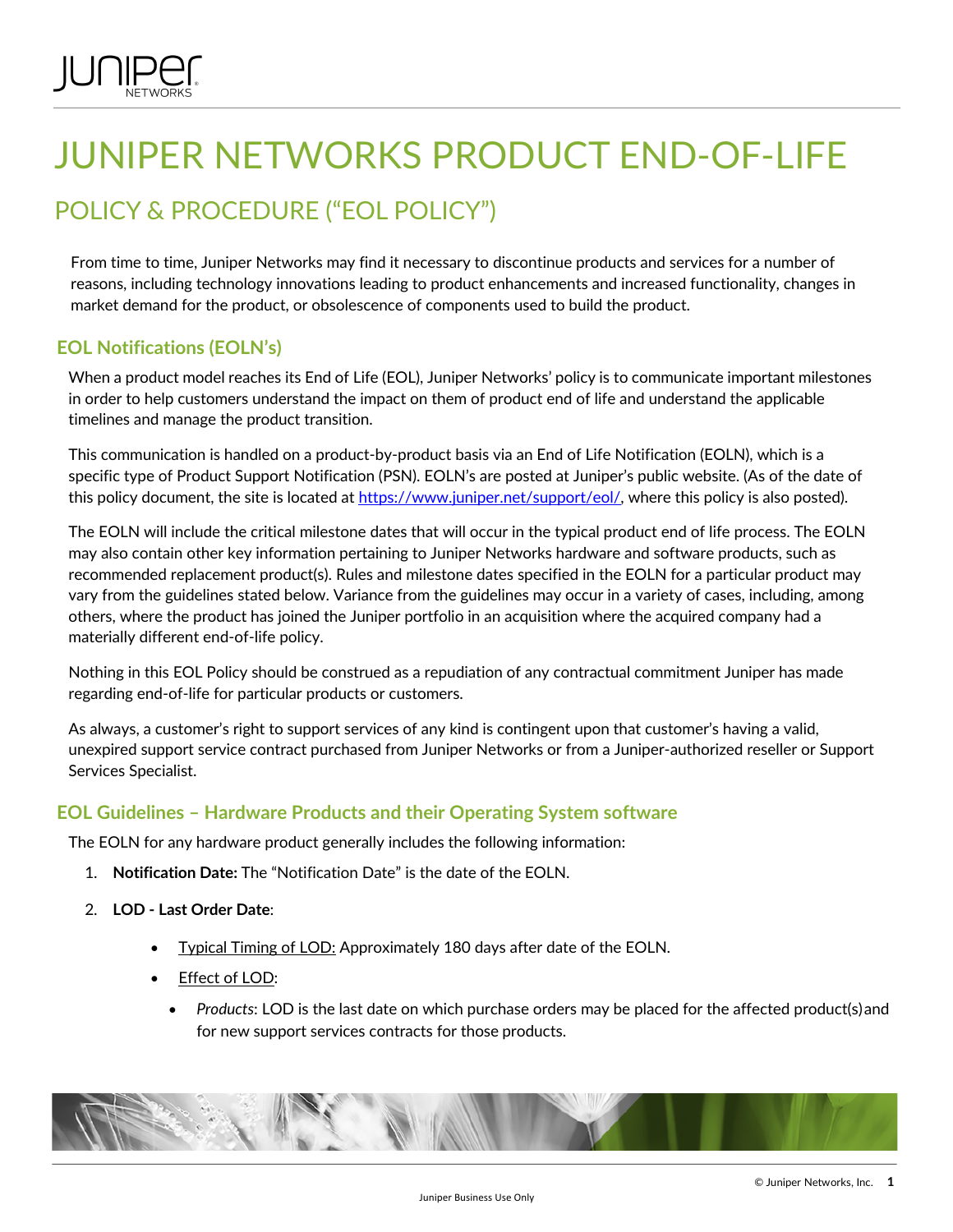- *New Support Services Contracts*: After LOD, no further new contracts for support services for the affected product(s) will be sold.
	- *Exception:* Where a product warranty lapses after the LOD, then new support contracts for that product may only be purchased for a period commencing prior to the earlier of (i) the warrantylapse date, and (ii) lapse of 12 months after the LOD.
- *Support Contract renewals*: Customers may purchase support contract renewals after the LOD, butonly if renewal period commences on the date the existing support contract period expires. In other words, post-LOD, no renewal is available after a lapse of support service coverage.
- *Support Contract upgrades*: Customers may NOT upgrade support contract levels after LOD, regardless of whether the upgrade is sought in mid contract term or on renewal of the contract. For example, after LOD, a Core contract may not be upgraded to Core Plus, Next Day or Same Day,
- *Reinstatements*: No reinstatement of support services contracts will be allowed after LOD date.
- *Mist Cloud Service Subscriptions*: For Mist cloud services that include support services for hardware products that are managed by the cloud service (e.g., Juniper Mist WiFi products), Customers may renew cloud service subscriptions until the End of Service date (as described below) for the applicable hardware model.

#### 3. **LSV – Last Software Version**.

- The Last Software Version for a product is the last Version<sup>1</sup> of operating system software that will supportthe affected hardware product.
- 4. **EOSE - End of Software Engineering support date**.
	- Typical Timing of EOSE: Three (3) years after LOD of the affected hardware product.
		- Exception: For Juniper Mist WiFi access points, EOSE is five (5) years after LOD of the affected hardware products.
	- **Effect of EOSE**. EOSE is the date after which Juniper is no longer committed to furnish Software Engineering level support for the operating system software licensed for the affected hardware. This means that nofurther Releases<sup>1</sup> (e.g. service or maintenance releases or patches) will be created for the support of the affected hardware product. JTAC support will generally be limited to investigation and troubleshooting in an attempt to provide solutions, configuration guidelines and workarounds.
	- Additional guidelines regarding "Release EOSE" for Releases under a particular Version of software products, including operating system software for hardware products, are described in the section entitled *"Software Releases under a Particular Version*" under "*Other EOL Rules and Guidelines*" below.

 $^{\rm 1}$  A "Release," is a particular image issued under a particular Version. For example, Junos 12.2R1 through Junos 12.2R8 are all Releases under the same Version 12.2, whereas Junos 12.2R1 and Junos 12.3R1 are Releases under different Versions.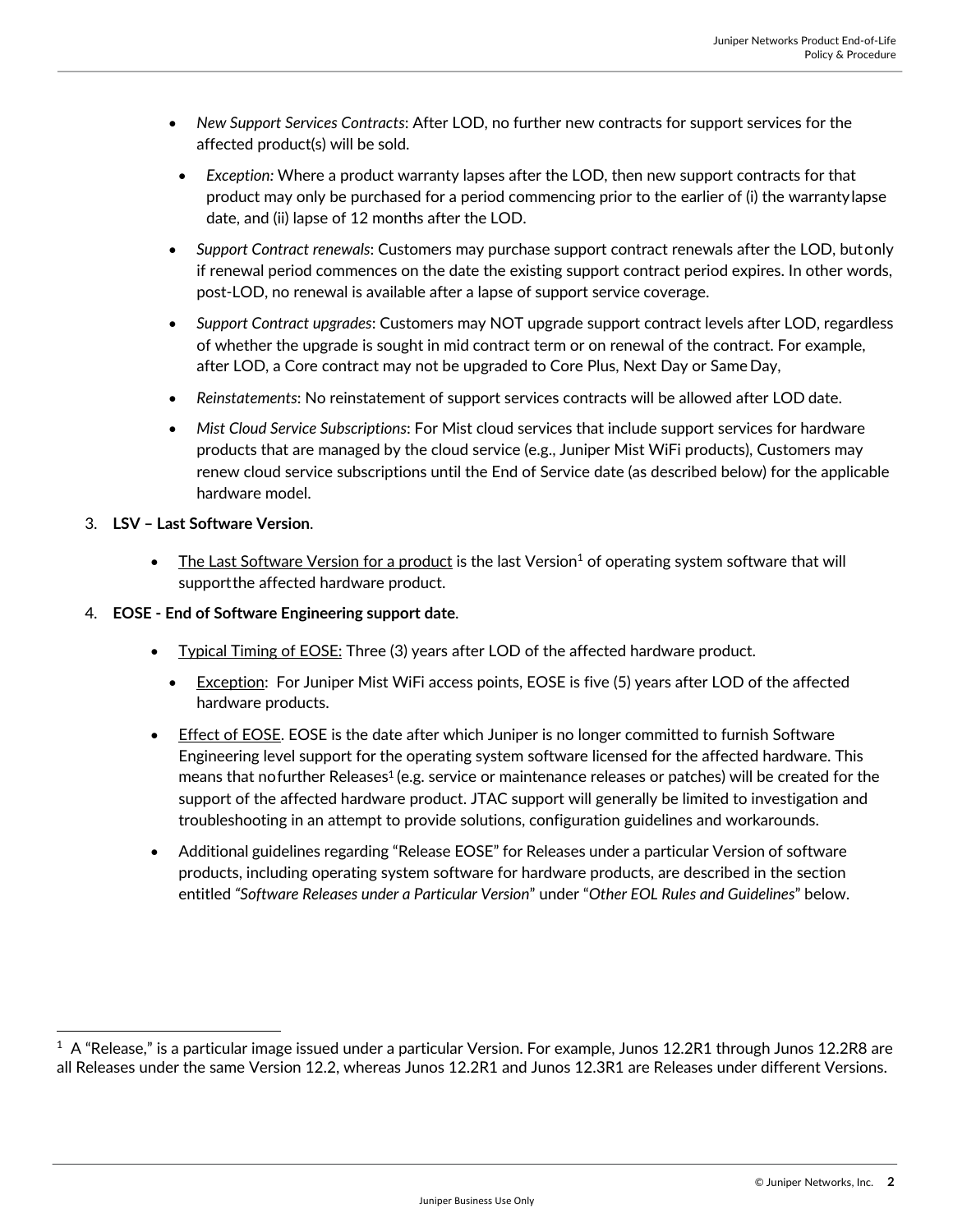#### 5. **EOHE - End of Hardware Engineering support date:**

- **Typical Timing of EOHE.** Three (3) years after LOD.
- Effect of EOHE. After EOHE Juniper has no commitment to perform hardware engineering level support (including hardware modifications and hardware failure analysis) for hardware defects.
	- From EOSE date until End of Support ("EOS") date (defined in item 7, below), Hardware Replacement and Repair services will remain in place subject to partial phase-out in accordance with the guidelines set forth in the section entitled "*Special Guidelines for RMA Hardware Repair/Replacement ServiceLevel Availability" under "Other EOL Rules and Guidelines" below.*
- 6. **LRD – Last Renewal Date.**
	- Typical Timing of LRD. Four (4) years after LOD.
	- Effect of LRD. After LRD, Juniper will not allow renewal of any support services contract for the affected product. In other words, if a support contract term lapses after the LRD, no further renewal of the support contract will normally be granted. In any event Juniper will not furnish support services after EOS (defined below), regardless of the stated term of the support services contract.
- 7. **EOS - End of Support date**
	- Typical Timing of EOS. Five (5) years after LOD.
	- Effect of EOS. After EOS, Juniper will not be under obligation to perform support services of any kind for the affected hardware or the embedded operating system software supporting the affected product.

#### **Other EOL Rules and Guidelines**

#### **1. Special Guidelines for RMA Hardware Repair/Replacement Service Level Availability**

For a product part number that has an EOL/LOD date prior to June 1st 2018, the following policy applies subject to different terms specified in the applicable EOLN:

- RTF (Return-to-Factory) support generally is available until EOS.
- Juniper's commitment to furnish Same Day and Same Day Onsite replacement services generally ends two (2) years after LOD.
- Juniper's commitment to furnish Next Day, Next Day Ship and Next Day Onsite support services generally ends four (4) years after LOD.
- Juniper's commitment to furnish AR-5 repair/replacement service level to Support Services Specialists under PAR-type service contracts generally ends on EOS date.
- If a customer has purchased an RMA repair/replacement service level that is discontinued under this EOL policy, the customer shall be afforded service at the highest service level still available.

For a product part number that has an EOL/LOD date on or after June 1st 2018, the following policy applies subject to different terms specified in the applicable EOLN: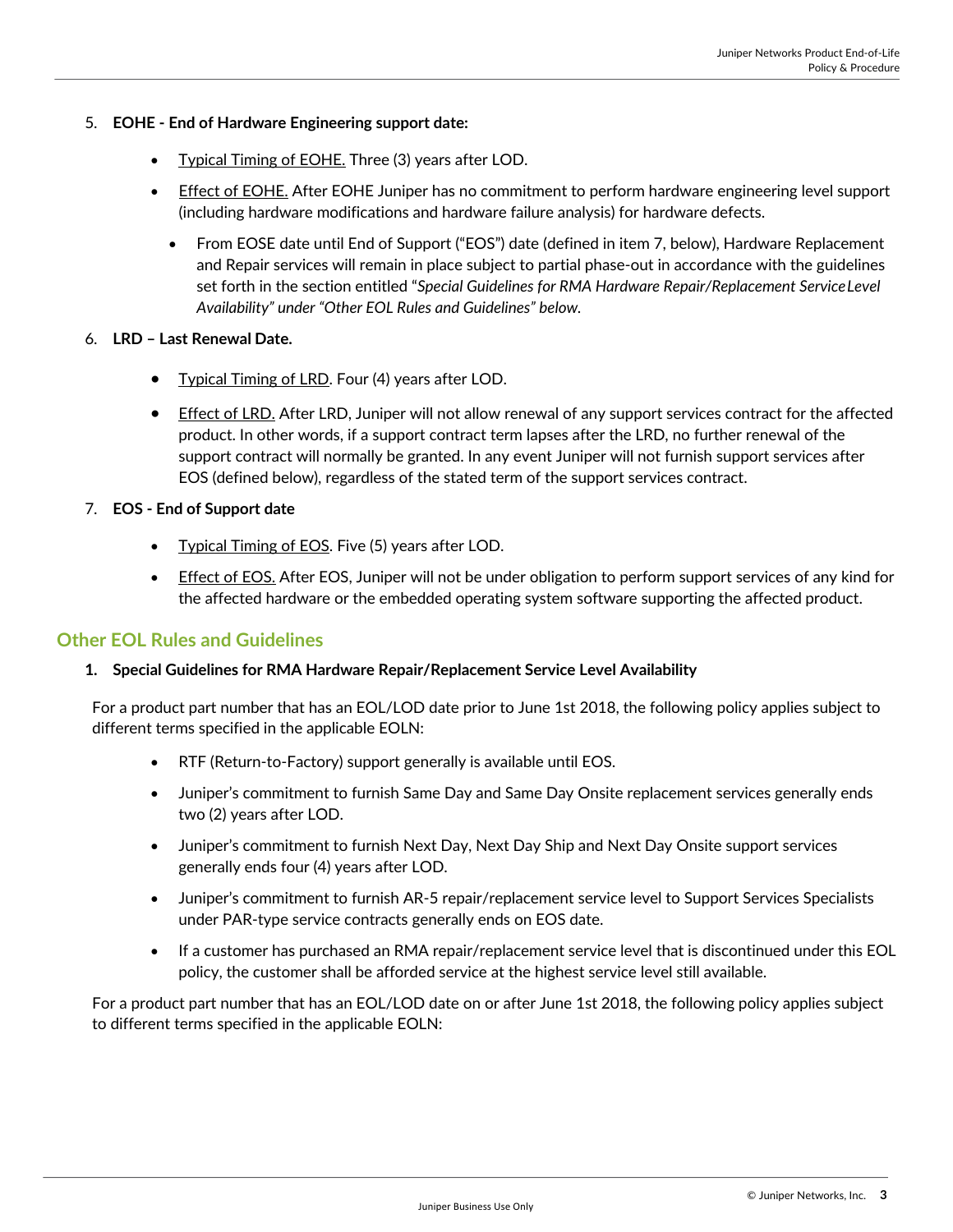- RTF (Return-to-Factory), Next Day, Next Day Onsite, Same Day, Same Day Onsite, and AR-5 service levels are available until EOS.
- **2. Software Releases under a particular Version.** *(This section covers BOTH embedded operating system software for Juniper hardware products AND application software products however licensed.)*

A "*Version*" is a series of Releases of a particular software product with a common "x.y" denomination in the first two places of the Release identifier. A "*Release,"* on the other hand, is a particular image issued under a particular Version. For example, Junos 12.2R1 through Junos 12.2R8 are all Releases under the same Version 12.2, whereas Junos 12.2R1 and Junos 12.3R1 are Releases under different Versions. Releases within a particular Version generally have common features and functionality.

The following guidelines govern EOSE and EOS for the software Releases under any particular Version ("*Release EOSE"* and *"Release EOS",* respectively).

End of life milestone deadlines for Releases are not triggered by an EOLN. Instead, a product-specific Process Support Notification posted on Juniper's public website at or before general availability of the first Release under the applicable software Version will specify rules for Release EOSE and Release EOS. Juniper may modify those rules from time to time by posting on its public website.

End-of-Life milestones for Releases under one Version do not affect support commitments relating to Releases for other Versions.

- Typical Timing of Release EOSE. EOSE for Releases under a particular Version generally ranges between 9 and 36 months after first general availability of the initial Release under that Version.
- **Effect of Release EOSE.** After Release EOSE Juniper will not be under obligation to perform any further software fixes, code changes. No further Releases will be developed or distributed for that Version.
- Typical Timing of Release EOS. Release EOS for Releases under a particular Version generally ranges between 6 and 12 months after the EOSE date for that Version.
- **Effect of Release EOS.** After Release EOS Juniper will not be under obligation to perform support services of any kind for any Releases under the applicable Version. Juniper will not be under any obligation to keep any such Releases available for download after Release EOS.

### **3. Field Replaceable Units**

- Effect of Chassis-based EOLN on FRUs General Rule: Subject to the paragraphs below in this Section 3, the lifecycle of Field Replaceable Units (FRUs) (e.g. Physical Interface Card (PIC), Flexible PIC Concentrator (FPC), line cards, power supplies and fan trays) follow that of the chassis in which they are installed, except as expressly stated in the paragraphs below. In other words, an EOLN for a chassis generally applies to the FRUs installed in that chassis. All aspects of the EOL policy (LOD, EOHE, EOSE, etc.) apply to those FRUs as installed in those chassis as of LOD. All FRUs in the chassis will be supported at the same service delivery level as the chassis.
	- Effect of Chassis-based EOLN on FRU's supporting multiple chassis: Often, FRUs are sold for use not only in the EOL'd chassis, but in one or more additional chassis that are NOT subject to any EOLN. In that case, those FRUs will remain available for purchase for use in those additional chassis. For those FRU's installed in non-EOL'd chassis, support services will remain fully available.